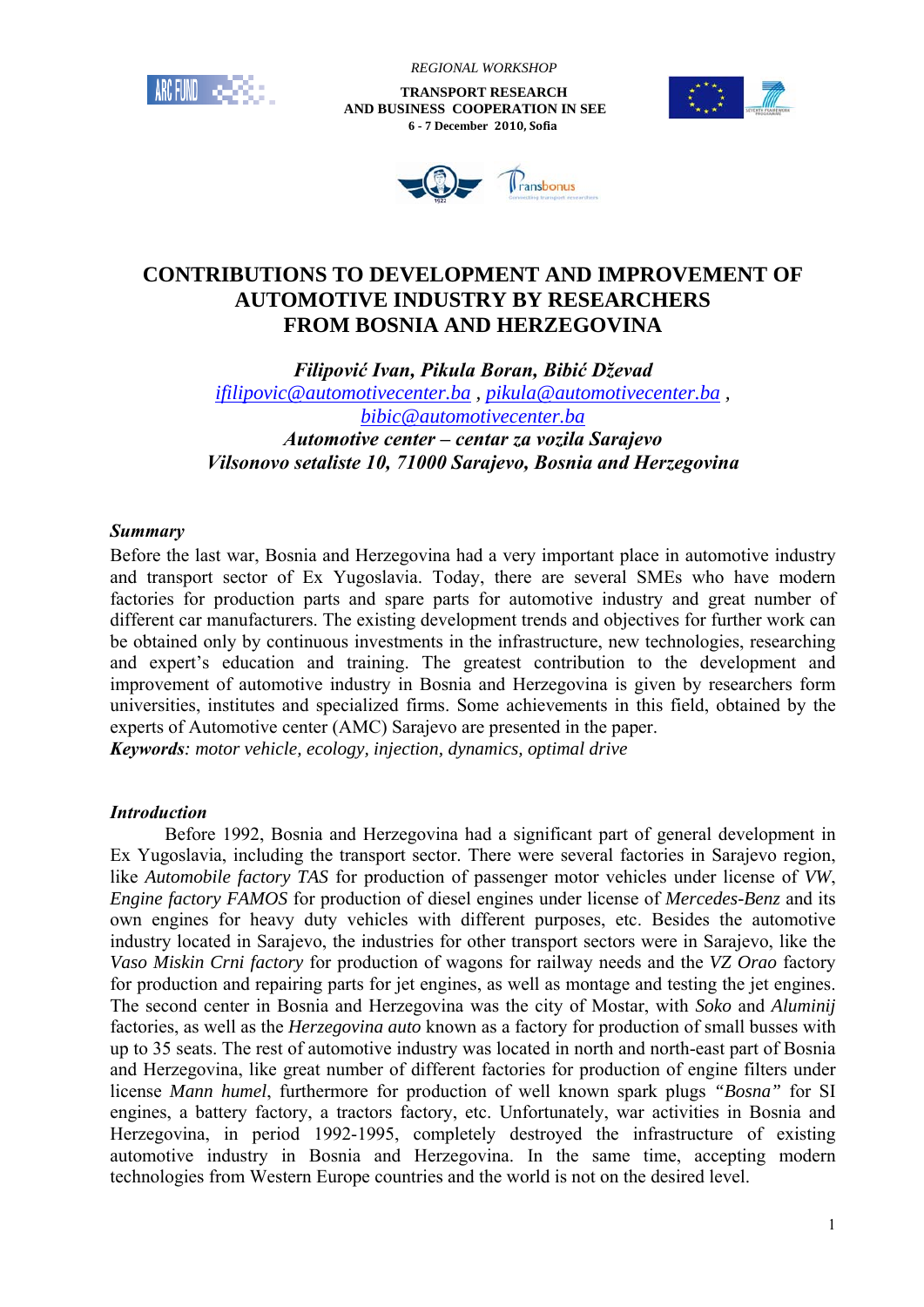In spite of the fact that some large manufacture systems and SMEs were rebuilt after the last war, the automotive industry in Bosnia and Herzegovina today is still oriented to the production of automotive parts for the first mounting, as well as to the production of spare parts for different car manufacturers. Having in mind this state of the automotive industry, it is very important to notice that factory *CIMOS TMD AI Gradacac* represents a positive example of B&H industry. The factory has a great number of contracts with lot of car manufacturers all over the world. This factory confirms the golden role that the continuous investment in the infrastructure, new technologies, researching and experts education and training can result a progress in any point of view. However, the greatest progress in development and improvement in automotive industry can be obtained by experts who work at universities, institutes and specialized firms, like the firm *"Automotive center - centar za vozila" - AMC* Sarajevo.

The company *"Automotive center - centar za vozila" - AMC* was formed in 2006 by prominent researchers in the field of motor vehicles in Bosnia and Herzegovina, with the aim of monitoring the current European regulations for motor vehicles and their participation in various forms of transport (transport of dangerous goods in accordance with the ADR agreement, the transportation of perishable goods in accordance with the ATP agreement, an international transport in accordance with the ECMT resolutions, etc.). From the beginning of 2009 the company is participating in EU FP7 project *TransBonus* as the first non-government institution and nongovernmental partner in EU FP7 project. In late 2009, the Ministry of Transport and Communications of Bosnia and Herzegovina has appointed the Automotive center - AMC as Professional institution for performing the administrative and technical services in the area of vehicle certification in Bosnia and Herzegovina.

The experts of AMC have made a significant number of different computer programs to simulate the flow of fuel in the overall fuel injection system for diesel engines, including Common rail system, then the definition of thermodynamic processes in IC engines, the dynamics and oscillations of internal combustion engine with a special emphasis on the torsional vibration damper, the simulation of vehicle dynamics in the unsteady cases, definition of fuel consumption, tire-rolling process and the simulation system of active safety vehicles such as ABS and ESP. The current plans for the future research are related to investigation of fluid flows inside the turbochargers and development of new modern brake systems in cooperation with the firm CIMOS TMD AI Gradacac.

The short presentation of the several achievements in mentioned fields are presented in this paper.

#### *Modeling of fuel flows inside the diesel fuel injection system*

Investigation of fuel flows inside the injector is the main topic from early beginnings of development of diesel fuel injection systems. Due to complex inside design of injector, a numerous different experimental and numerical methods have been developed and used in past. In case of 1D numerical modeling, a special attention was dedicated to high pressure pipe, while an injector is most often modeled as a blend with known flow coefficient thanks to the experiment. However, development of 3D numerical method based on use of CFD increased knowledge about fuel flows, but it is generally limited to the final segments of injector, i.e. needle seat, sac and nozzle.

The one dimensional mathematical model presented in this paper enables solving fuel flows through inside the injector based on simple elements such as pipes, blends and pipevolume junctions. On that way, fuel flows have been fully defined in all points of a very complex inner side of the injector and shows characteristic places inside the injector where special care has to be paid during design of new geometric shapes. Considering that, all existing research in the spray characteristics were based on a known pressure in front of the injector, very good initial conditions for calculating the characteristics of dispersed fuel can be obtained with this model, which up until now was not the case.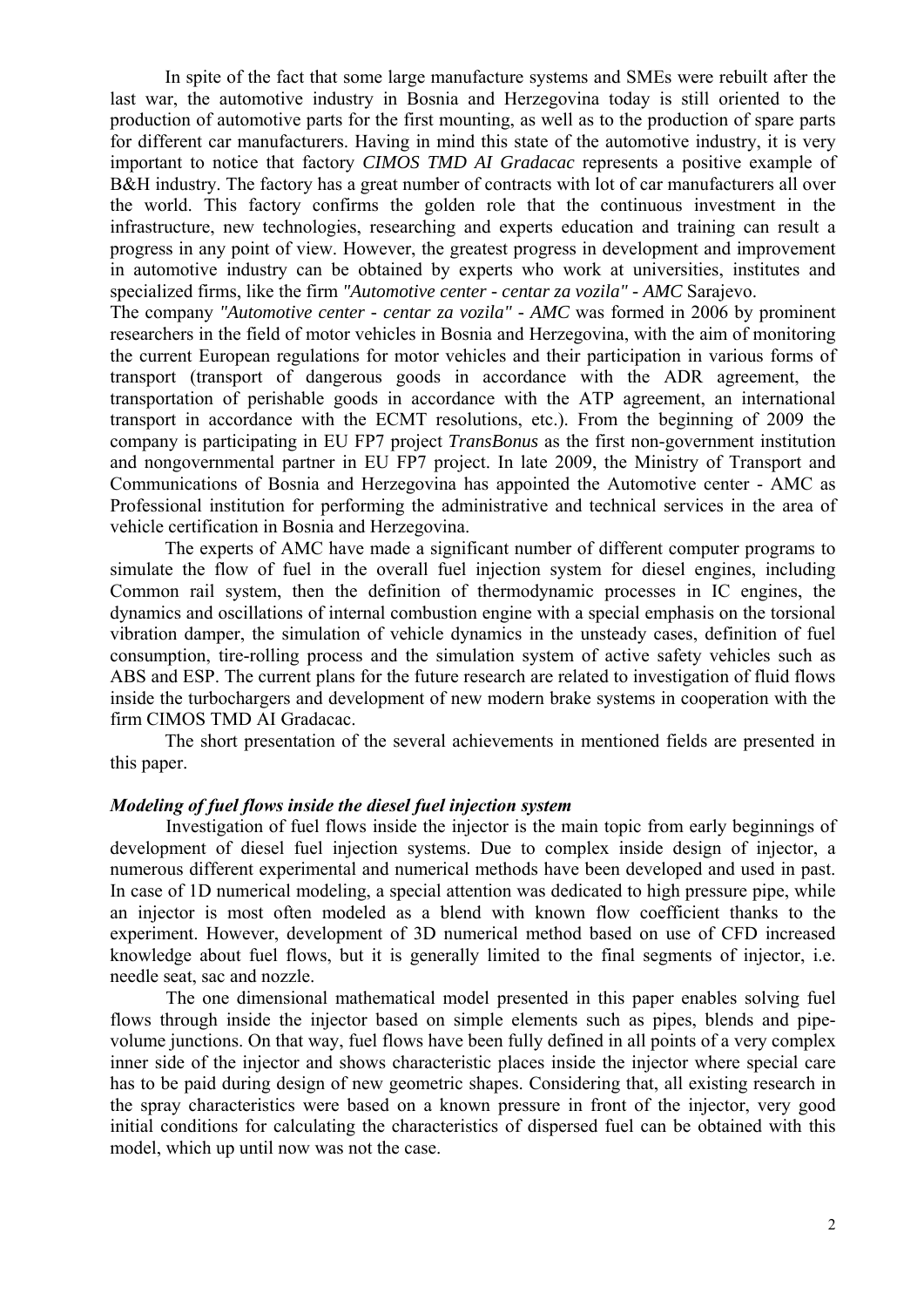The injector used for development of mathematical model is the Bosch manufactured injector which consists from an injector holder of *KDAL 80S20/129* type and an injector body of *DLL 25S834* type, with only one nozzle orifice (diameter  $d_b=0.68$  mm and length  $l_b=2$  mm). More information regarding the injector can be found in [1]. Solving of the hydro-dynamics characteristics of fuel inside the injector, according to the state of the art in modeling in this field, should be combination of dimensionless and one-dimensional mathematical models. The physical model presented in the Fig. 1 consists from pipes, spaces with constant and changeable volumes, thin wall orifices with constant and variable flow cross sections (P), combined with the dynamic model of needle movement.

With the aim of verifying mathematical model, measurements of characteristic systems for the fuel injection has been carried out comprising of a linear six-cylindrical high pressure pump of BOSCH manufacturer of PES 6A 95D 410 LS 2542 type with piston diameter of 9.5 *mm* and lift of 8 *mm*. The high pressure pump is connected via the high pressure pipe (of outer diameter of 6 *mm* and inner diameter of 1.8 *mm* and the total length of 1024 *mm)* with injector holder of *KDAL 80S20/129* type *and* injector body of *DLL 25S834* type. View on the used fuel injection system with marked locations of measurement devices is presented in the Fig. 2.







**Fig. 2. Fuel injection system with marked locations of measurement devices** 

The basic equations for fuel flows calculations are:

- a) for the pipes with dimensions length  $L_i$  and diameter  $d_i$
- Equation of continuity

$$
\frac{\partial p}{\partial t} + \rho a^2 \frac{\partial v}{\partial x} = 0 \tag{1}
$$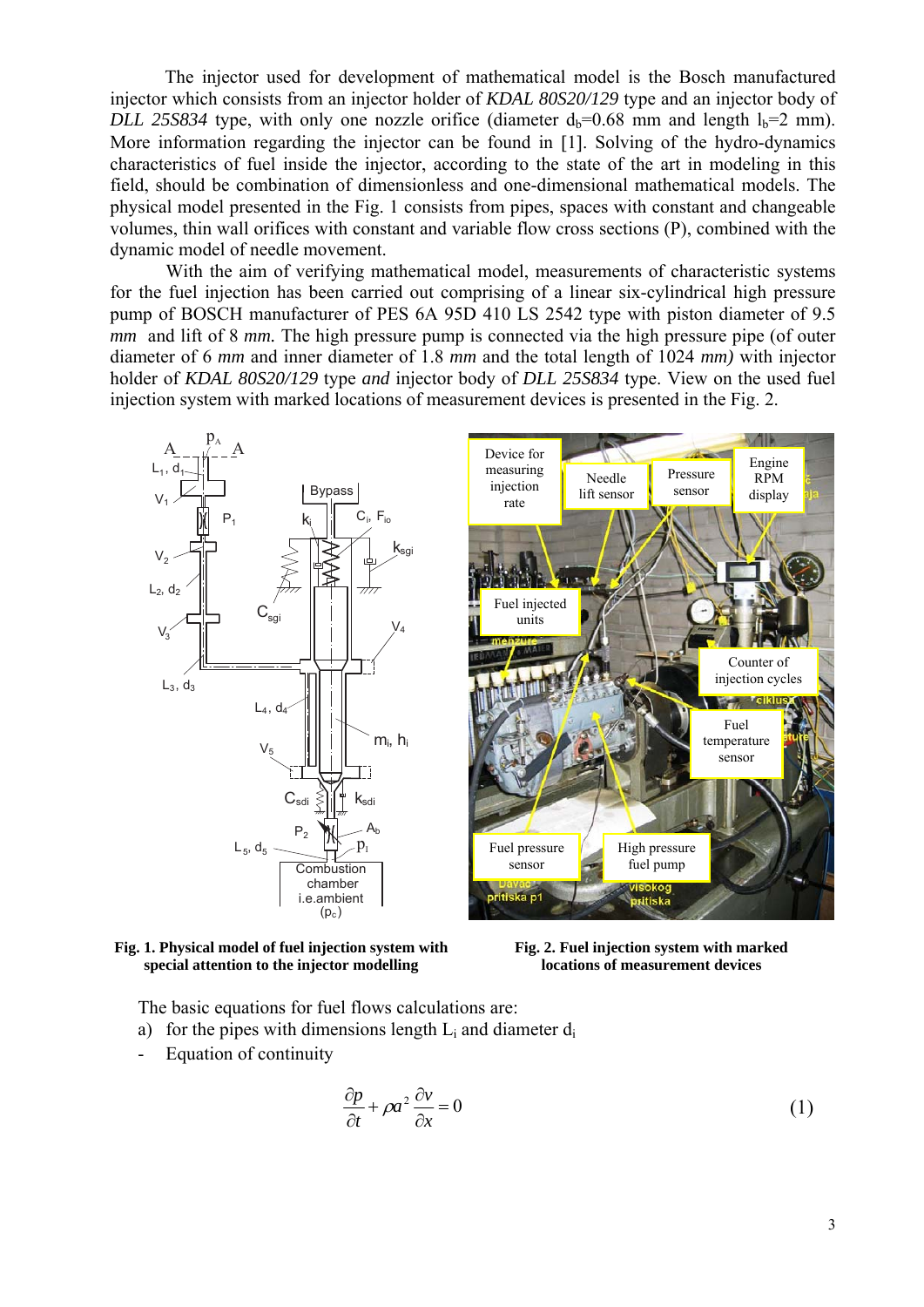- Equation of motion

$$
\frac{\partial v}{\partial t} + \frac{1}{\rho} \frac{\partial p}{\partial x} + \frac{\lambda_i v |v|}{2d} = 0
$$
 (2)

b) for volumes  $(V_i)$ , equation of continuity is used in the following form:

$$
\frac{V_j}{E}\frac{dp}{dt} = \sum_{m=1}^{m_k} Q_m \tag{3}
$$

where  $Q_m$  is the volumetric fuel flow.

The solutions of equations (1) and (2) can be found by use of method of characteristics, while some of numerical methods, convenient for coupling with method of characteristics, is used for finding the solution for equation of continuity (3). The principles for solving the mentioned equations in case of different combinations of pipes, the volumes, the thin wall orifices are presented in [1] and [2]. The coefficients of friction losses  $(\lambda_i)$  in equation (2) and minor losses (expressed by  $Q_m$  in the equation (3)) are taken from the [3] and [4]. The equation of needle dynamic motion is expressed in the following form:

$$
m_i \frac{d^2 h_i}{dt^2} + k_i \frac{dh_i}{dt} + ch_i = \sum F
$$
\n<sup>(4)</sup>

where  $m_i$  is the mass of moving parts,  $h_i$  is the lift (travel),  $k_i$  is the damping factor,  $c_i$  is the stiffness and finally F is the force.

On basis of the mathematical model, a numerical program was developed and used for simulation can calculate the fuel flows inside the injector, the needle movement and the definition of energy potential in order to show transformation of the fuel energy along the injector. Having in mind the Bernoulli equation in following form:

$$
p + \rho \frac{v^2}{2} = const.
$$
 (5)

it is easy to define energy potential (level) in every single node of the 1D computation grid inside the injector in every moment of time. Since energy level of diesel fuel inside the injector can be presented in form of the potential energy, that is pressure (*p*) of fuel, as well as in form of the kinetic energy due to velocity (*v*) of fuel flows, it is interesting to show values of the potential and the kinetic energy along inside the injector. The energy potential (level) along the injector in the moment of achieving the maximum of the fuel pressure at the end of high pressure pipe, in case of the maximum of the high pressure pump speed, is presented in the Figure 3.

The examples of the calculated pressure at the exit from nozzle orifice  $(p<sub>I</sub>)$ , based on the measured fuel pressure  $(p_A)$ , for different high pump speeds n=1100, 900, 700 and 500 min<sup>-1</sup>, are shown in the Figure 4.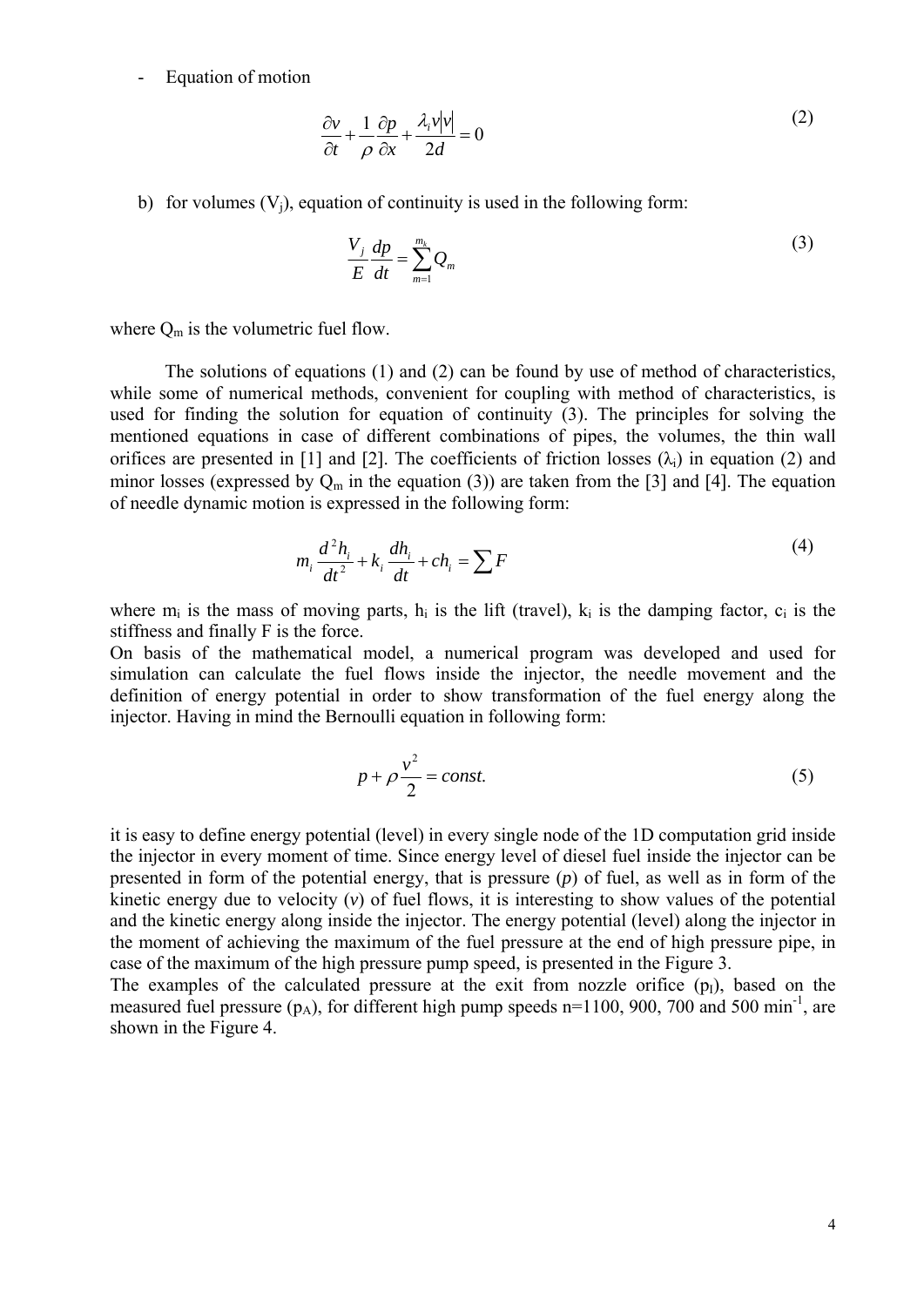

**Fig 3.** *Transformation of fuel energy along the injector at maximum value of fuel pressure at the end of high pressure pipe and at the maximum of high pressure pump speed of 1100 rpm*



**for different engine speeds oh high pressure pump**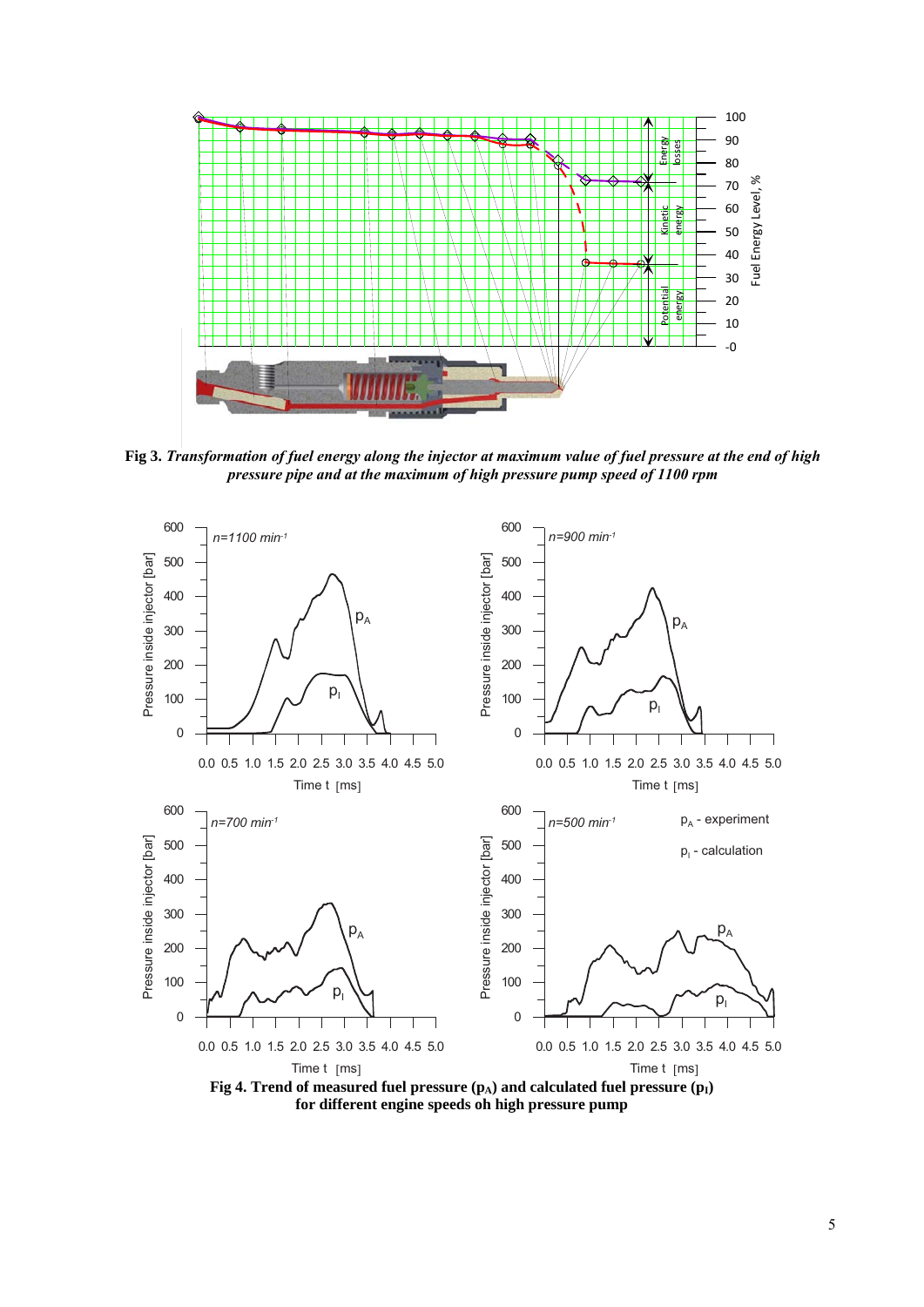### *Definition of the optimal (ECO) drive*

The development of modern motor vehicles is based on increasing the power and the torque of IC engine providing improvement of the vehicle dynamic properties what can be carried out only by introduction of the new technical and technological solutions in the power train. Thereby, special attention is dedicated to reduce the fuel consumption and the pollutants emissions. Considering light cargo delivery vehicles, insisting to increase the mass of the empty vehicle and its load capacity is the priority. The solution of those complex demands mentioned above is generally the compromise for a car manufacturer, which is confirmed through the certification testing of the vehicle. But, how does it look in the reality? Does the exploitation of some light cargo delivery vehicle truly confirm the results of the certification testing? How much each driver can participate in the realization of such heavy task? Finally, the most important, is it possible to manipulate by costs during exploitation of the vehicle regarding the fuel consumption?

Having in mind these questions, a realization of the following objectives will be presented through: 1) making the calculation of the fuel consumption during vehicle driving by different driving cycles; 2) performing the analysis with a view to define optimal drive regarding to fuel consumption; 3) defining parameters in order to obtain optimal drive conditions considering the fuel consumption; 4) recommending the algorithm to obtain an optimal drive that leads to reduce of fuel consumption.

For this purpose, a one light duty motor vehicle is chosen. The technical data of the light duty motor vehicle can be easily found in [5]. In order to perform further fuel consumption analysis of the light duty cargo delivery vehicle it is necessary to obtain the diagram of the constant specific fuel consumption (*ge*) as a function of engine speed and engine load i.e. mean effective pressure  $(p_e)$ . This diagram, with the constant specific fuel consumptions from 240 to 800 g/kWh, is shown in the Fig. 5.



**Figure 5. Original fuel consumption diagram**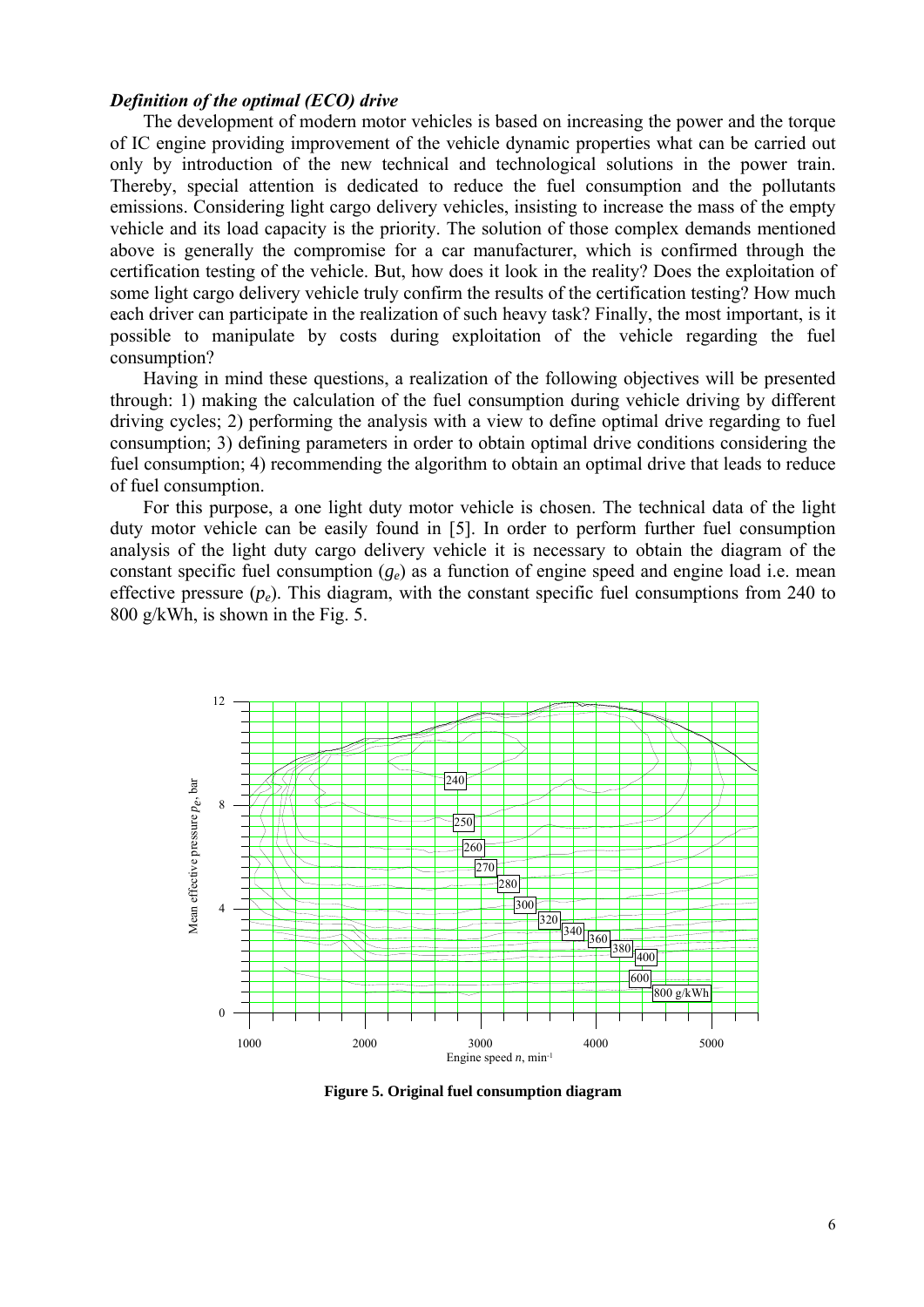Starting from the motor vehicle, general equation of the vehicle movement [6] and [7] can be written in the following form:

$$
\sum R = R_f \pm R_u + R_z \pm R_j = mg \, f \cos \alpha \pm mg \sin \alpha + \frac{1}{2} c_x A \, \rho v \pm m \lambda_{mj} \frac{dv}{dt} \tag{6}
$$

where are *m* - vehicle mass, *g* - ground acceleration,  $\alpha$  - road grade,  $c_x$  – air drag coefficient, *A* vehicle frontal area,  $v$  – velocity,  $\rho$  - air density,  $\lambda_{mj}$  - rotating component mass coefficient. Inserting known rolling radius of the tire  $r_d$ , total propulsion moment at the ground  $M_T$  can be written as:

$$
M_T = F_T r_d = \sum R r_d = \left[ m g \left( f \cos \alpha \pm \sin \alpha \right) + \frac{1}{2} c_x A \rho v \pm m \lambda_{mj} \frac{dv}{dt} \right] r_d \tag{7}
$$

Considering the correlation between effective engine torque and the propulsion moment at the ground always persists, knowing total transmission ratio  $i<sub>T</sub>$  and efficiency of the transmission  $\eta$ <sub>T</sub>, the following equation can be given by:

$$
M_e = \frac{M_T}{i_T \eta_T} = \frac{\left[m g \left(f \cos \alpha \pm \sin \alpha\right) + \frac{1}{2} c_x A \rho v \pm m \lambda_{mj} \frac{dv}{dt}\right] r_d}{i_T \eta_T}
$$
(8)

From the expression above the direct correlation between road resistances incorporated in the engine torque value  $M_e$  that is used for the motor vehicle movement is obvious. On the other hand, using kinetic correlations, engine *rpm* by which it generates the engine torque needed to overcome total road resistances can be defined by:

$$
\omega = \frac{i_{\tau} \nu}{r_d} \Rightarrow n = \frac{\omega}{2\pi} \tag{9}
$$

When the values of the engine torque needed to prevail road resistances are clearly defined as well as the corresponding engine  $rpm$  as a function of total transmission ratio  $i<sub>T</sub>$ , applying the interpolation method and digitalized form of the fuel consumption diagram given on the Figure 1, the current values of the specific consumption  $g_e$  for the related case of the vehicle movement can be calculated.

Thus, with a known density fuel value, the hourly fuel consumption in the volumetric units can be defined as:

$$
Q = \frac{G_h}{\rho} = \frac{g_e P e}{\rho} \left[ \frac{l}{h} \right]
$$
 (10)

Finally it is possible to determine the road travel fuel consumption closer to everyday motor vehicle driver, i.e. fuel consumption by travel made in *l/100 km* by following expression:

$$
Q_{l/100\,\text{km}} = Q \frac{100}{v} \left[ \frac{l}{100 \, km} \right] \tag{11}
$$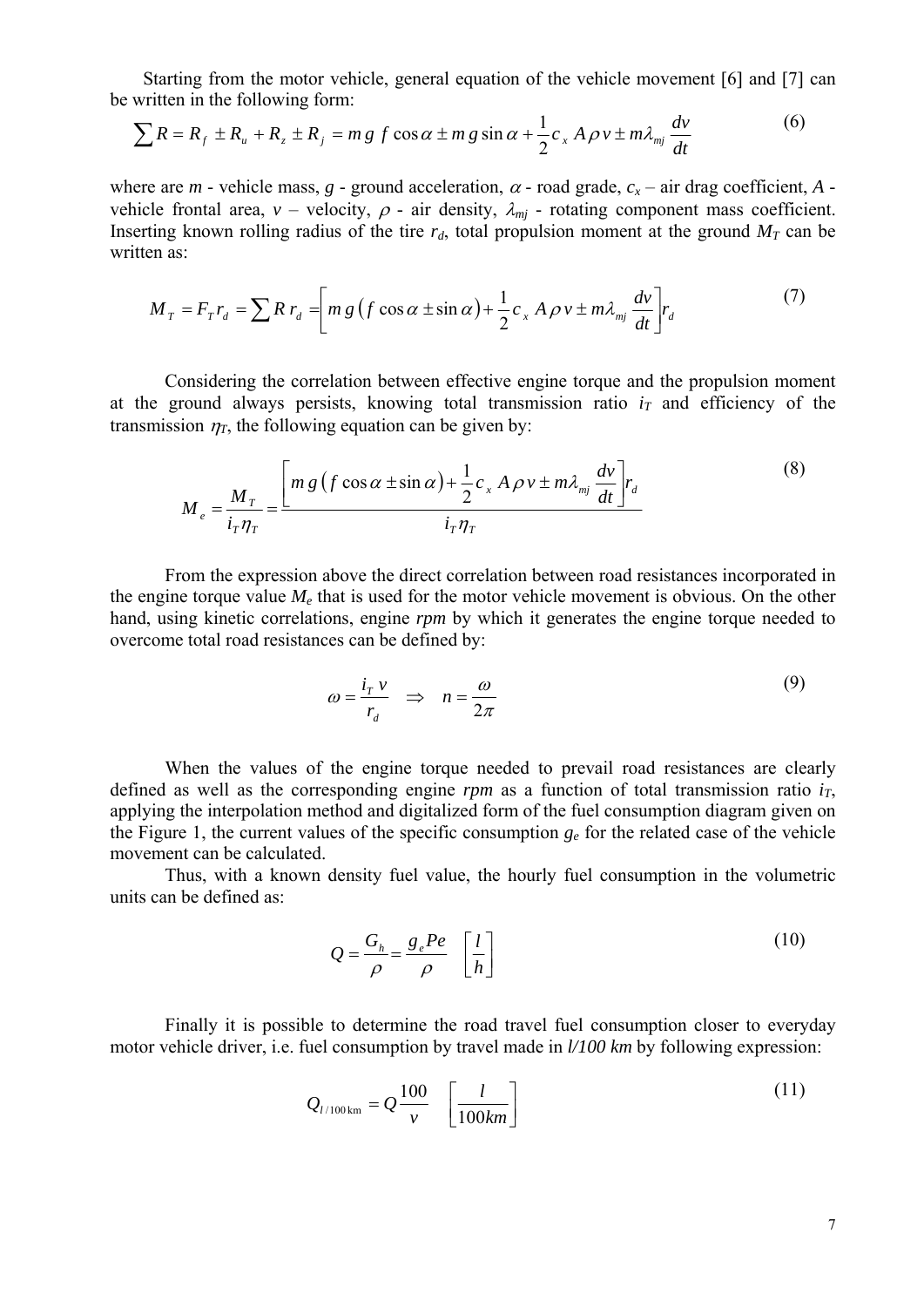Considering that the fuel consumption, determined during non-stationary driving conditions by given cycle, presents one of the numerous certification tests, by this the fuel consumption values are clearly defined. On the other hand, different road configurations aren`t and cannot be included within this cycle, as well as the different driving methods (cases) that the optimal fuel consumption is defined. Therefore, the driving cycles recording along the same test track in the urban area has done by the different driving methods (cases) i.e. the gear shift for different engine speeds. Besides this test track, driving cycles are recorded, based on CAN BUS and GPS data, for case of driving by various speeds on the open road and along the highway.

Calculation of the fuel consumption was carried out for all of the driving cycles recorded like: driving uphill, horizontal road drive and "open" drive – intercity drive. In order to determine the fuel consumption, the biggest road grade of 4.29 % was chosen along the test track in the urban area and presented in this paper.

The Fig. 6 shows the realized driving cycles on the same test track and by different ways of driving and obtained results through the both of the cases. Simulation of the various driving cases is imagined to be through the different cases of the gear shifting during the acceleration of the vehicle. The first driving case tend to be by shifting gear around  $2500 \text{ min}^{-1}$  engine rpm during acceleration, the second driving case is to shifting gear by engine rpm of  $3000 \text{ min}^{-1}$ during the acceleration of the vehicle, although the third driving case is to shifting gear by engine rpm of  $4000 \text{ min}^{-1}$  in the first and second gear, until it depends on traffic conditions regarding the other gears shifting, and it is carried out in the range of  $3000$ - $3500 \text{ min}^{-1}$ .

The clearer picture about the impact of different driving cases over the same test section comparing the results offers the Fig. 6. It can be seen in the Fig. 6 that if the gear shift is carried out later, i.e. achieved by higher engine speed in each of the respective gears, the vehicle performs better dynamic properties in terms of the resulting acceleration of the vehicle. This is the best illustrated in the vehicle speed diagrams as a function of the engine speed. It has to be noted that the driver pushed down the gas pedal evenly through the all driving modes and it is clearly visible on the load diagram.

Keeping in mind the total fuel consumption consumed during the acceleration with different driving cases along the test track the average fuel consumption along the travel made can be defined. The overview of the average fuel consumptions values is shown in the table 1.

Although the road traveling fuel consumption values expressed in *l/100km*, on the first sight, seems to be significant, higher than normal road travel fuel consumptions given by the catalogs and displayed by onboard computers but here is important to note that it is about values relevant in the case of the vehicle acceleration driving uphill along the road grade of 4.29%.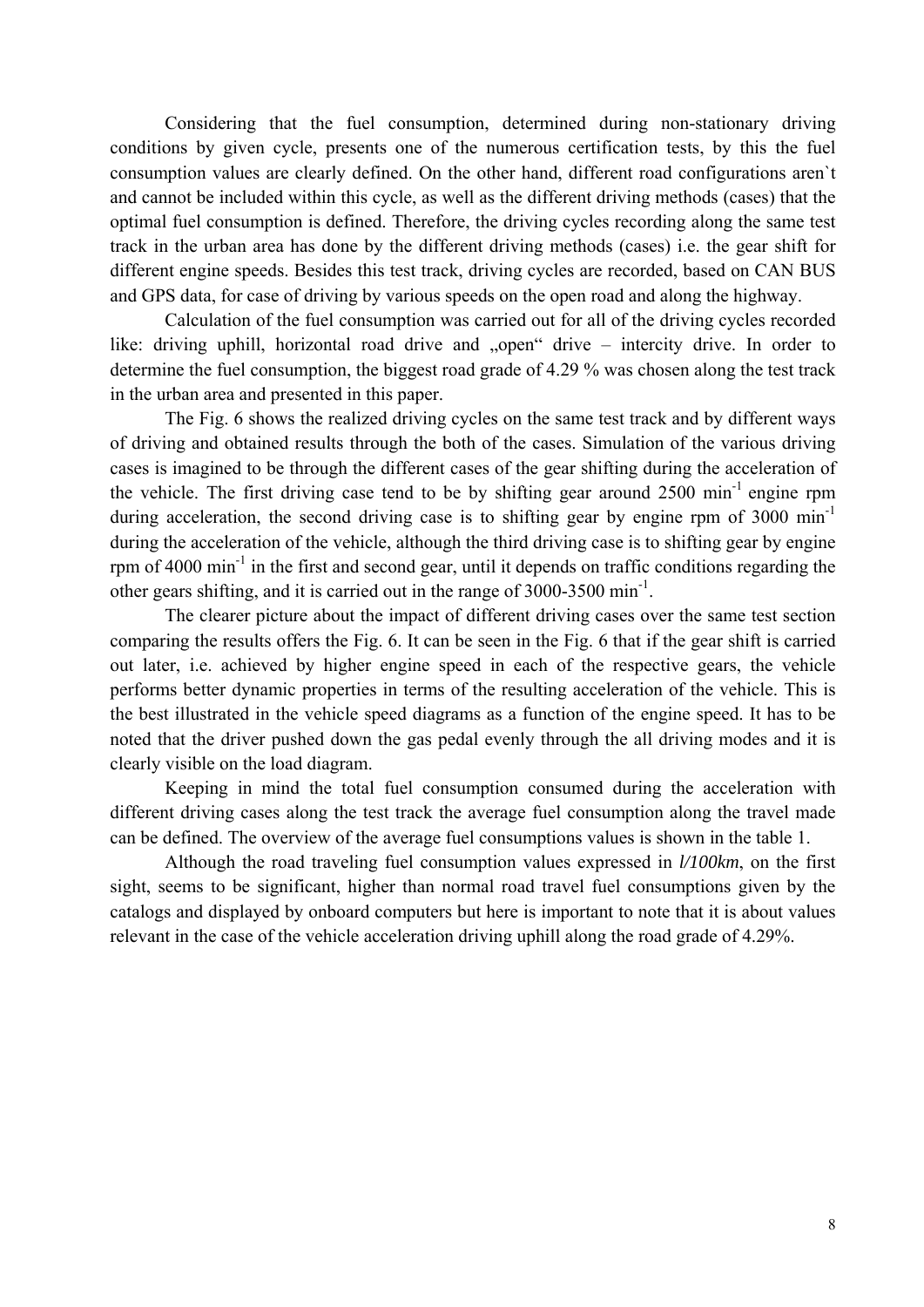

**Fig. 6. Comparison display of the specific parameters by different driving cases driving uphill along the road grade of 4.29 %**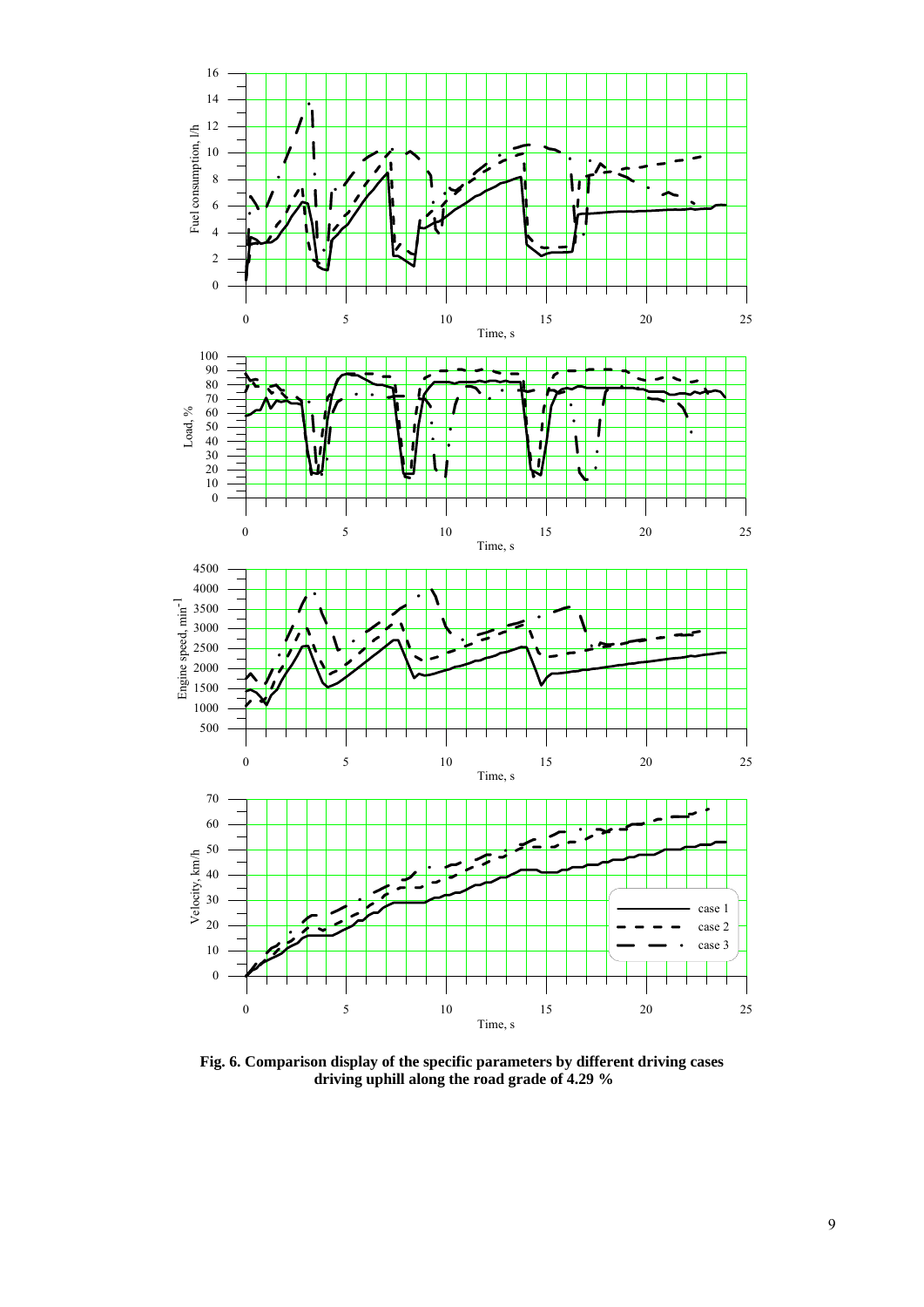#### **Table 1.The fuel consumption refers to different driving cases**

| Driving cycles | Travel during acceleration, km | Fuel consumption, <i>l/100 km</i> |
|----------------|--------------------------------|-----------------------------------|
| Case $_1$      | 0.248                          | 20.42                             |
| Case 2         | 0.248                          | 22.42                             |
| Case 3         | 0.240                          | 25.06                             |

The relative fuel consumption, defined in order to implement the analysis of fuel consumption by various driving cases, is shown in the table 2.

| Table 2. Relative fuel consumption by various driving cases |
|-------------------------------------------------------------|
|-------------------------------------------------------------|

| Driving cycles  | Relative fuel consumption, % | Increase of the consumption, % |
|-----------------|------------------------------|--------------------------------|
| $\text{Case} 1$ | 100.00                       | 0.00                           |
| Case 2          | 109.79                       | 9.79                           |
| Case 3          | 22.72                        | 22.76                          |

Based on presented results, it can be concluded that if the gear shift is carried out earlier during acceleration of the vehicle, significant effect to the fuel consumption can be realized, but to the dynamic characteristics of the vehicle as well. It is well known that the gear shift at lower engine speed, especially driving uphill, depends on the experience of the driver and his skills to do it fast enough on that way to vehicle achieves stable drive in the next gear. For this reason, it is necessary to ensure the optimal engine speed to the gear shift what will be analyzed through the further specific driving cases. As an example, if the driving case number 2 is optimal, it would increase the fuel consumption by 11.78% between driving case number 3 and driving case number 2. The same conclusions were obtained in analysis of fuel consumption during acceleration on the horizontal road. The special attention is dedicated to  $\alpha$  open drive" – intercity drive.

Based on the calculation results of the fuel consumption during the cargo delivery vehicle movement by the recorded driving cycles in the urban area, with characteristic of non-stationary ride conditions with a frequent accelerations and decelerations along the strait road, but along the road with the grade angle also, driving cycles of the vehicle in the intercity routes and by the highway as well, corresponding parameters affecting fuel consumption can be defined:

- 1. *Acceleration of the vehicle* is the most important influenced parameter during non-stationary ride in the urban area. Extreme acceleration is very common followed by extreme deceleration in urban area what suppose to be a consequent influenced parameter by many explorers. Due to that, from big importance is:
	- a) In order to avoid extreme acceleration of the vehicle it is necessary to push down gas pedal rationally as possible to have a control by *engine load* values, i.e. by *gas pedal position*
	- b) Besides engine load, avoiding of extreme vehicle acceleration is possible to achieve by shifting gears earlier, i.e. shifting gears on lower *engine RPM*.
- 2. The most important parameter during non-stationary ride in urban area and the intercity routes and by the highway is *driving speed* and *the information about which of the gears is running*. Therefore, the fact known well is that by driving speed of 90 km/h, the vehicle running in the 5th gear accomplishes lower fuel consumption then the vehicle running in 4th gear, etc.
- 3. *Road configuration* can have a significant influence to the fuel consumption. Thereby it is necessary to make a difference between the uniform strait linear and curvilinear vehicle movement with possibilities to rich lower vehicle speed. Apart from vehicle movement path, very important influenced parameter is the *road grade*, and it is difficult to determine it. Information about road grade is available by modern and very accurate GPS devices, but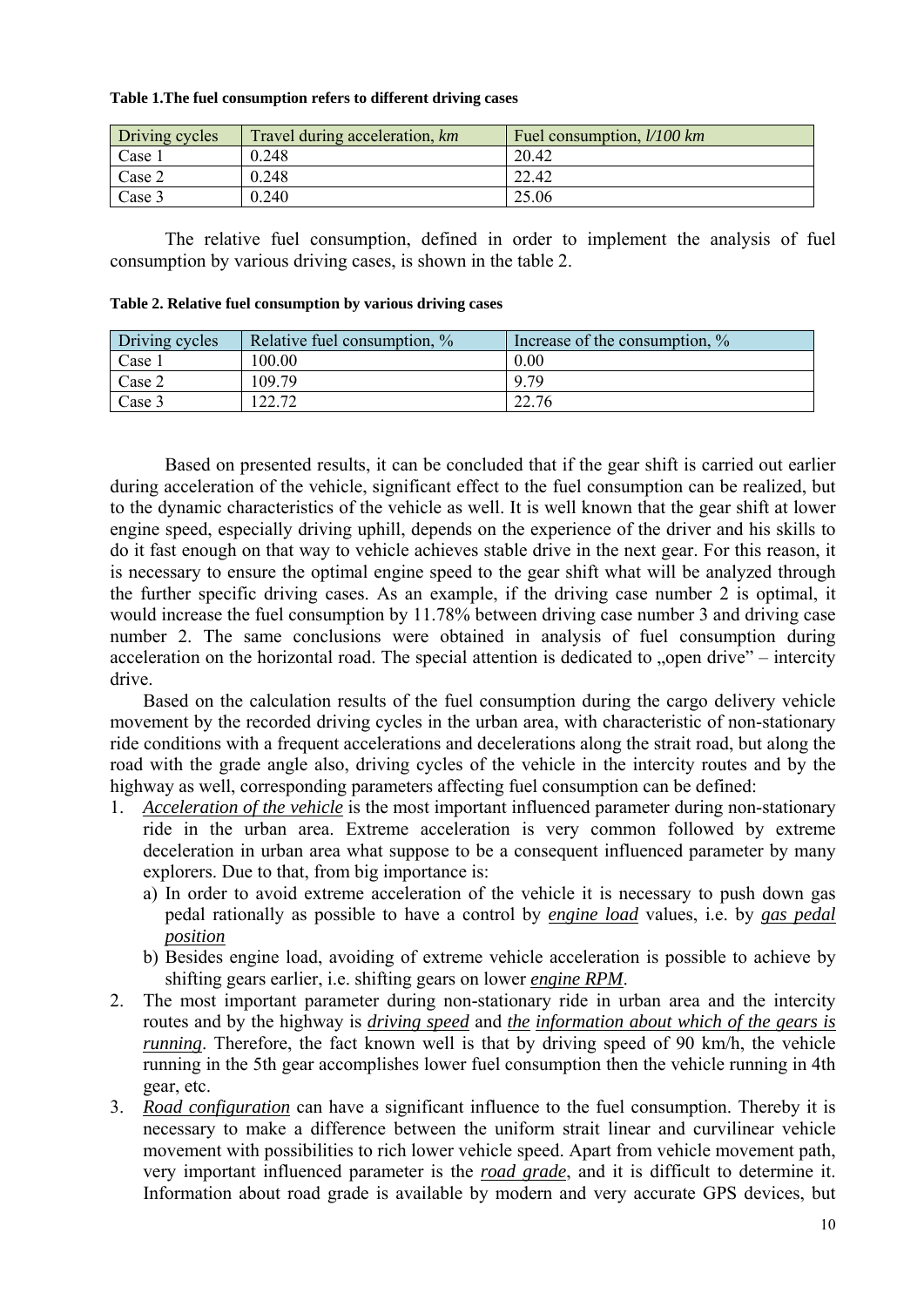installation is doubtful because of its high price. However, information about axle loads can be useful to determine the road grades, but considering change of loads over the acceleration, i.e. over deceleration of the vehicle, its accuracy can be under question. Finally, due to determined vehicle acceleration and engine load, required information about road grade can be obtained, but it takes a lot of data that must be processed by computer with some presumptions, thus it will not be used in the further analysis.

Considering influenced parameters, the following method to accomplish optimal drive can be proposed:

- Analyzing the shape of the fuel consumption diagram (Fig. 5), it can be noted that the constant specific fuel consumption curves reach minimal values in the range of 2500 – 3000 min<sup>-1</sup>. Although, analyzing the results affecting the fuel consumption during different drive cases, i.e. different engine speed shifting gears, it can be concluded that minimal values has reached throughout the first driving case, i.e. by shifting gear at  $2500 \text{ min}^{-1}$ . Since shifting gears by this engine speed enables stable ride in the next gear, even traveling uphill, shifting gears UP has to be done exactly by this rpm. In this case, this provides to driver get the information about necessity to shift gear, because of "total inertia" the shifting gear could be by something higher engine speed, let`s say about 2800 min-1 where the engine runs still with minimal specific fuel consumption.
- The minimal engine speed necessary to obtain the gears shift from 5th to 4th, from 4th to 3rd, and finally from 3rd to 2nd gear amounts 1200 min<sup>-1</sup>.
- In order to make registration sudden vehicle decelerations, due to extreme accelerations, because that can lead to intensive wear of the friction surfaces on the break surfaces, continuous acceleration i.e. deceleration is recommended. According to data in [8], common deceleration values amounts about 2.5-3.0 m/s<sup>2</sup>. Considering eventual error of the calculated deceleration and because of the inertia of system as well, registration of all vehicle deceleration values over  $4 \text{ m/s}^2$  is recommended.
- Having in mind a fact that during vehicle motion downhill could happen the ride with the engine speed that corresponds to recommended engine speed to shift to the next gear, this situation can lead to the additional acceleration of the vehicle reducing-in the break-byengine effect. That is the reason why the engine load information are so important as well as the information about gas pedal position. Assuming the values OVERRUN or PART THROTTLE are registered by the gas pedal position or below the engine load of 35%, it is not necessary to signalize shifting gears.
- If the engine runs above  $3250 \text{ min}^{-1}$  during the ride of the vehicle by constant velocity in the 5<sup>th</sup> gear, warning about the increased fuel consumption is obtained, i.e. uneconomic ride.

The best illustrated view of defined optimal drive is algorithm shown in the Fig. 6. The presented algorithm can serve to assemble the computer program that will enable to achieve optimal drive and fuel consumption of the light duty motor vehicle.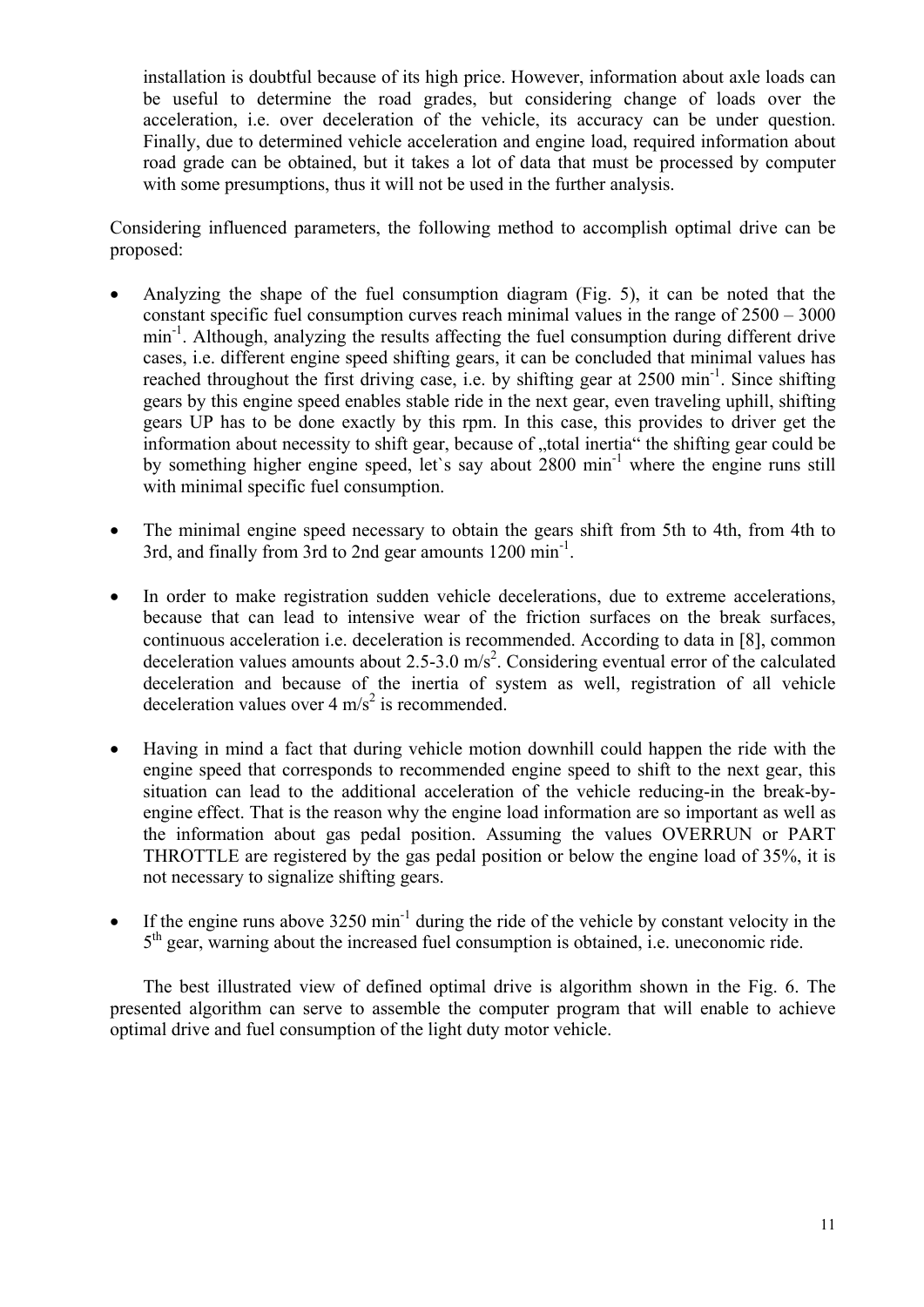

**Fig.6. Algorithm to achieve the optimal drive and optimal fuel consumption** 

The presented algorithm for obtaining the optimal drive regarding the fuel consumption was implemented in more than 100 light duty vehicles of firm Coca Cola HBC Sarajevo. Importance of this successful conducted analysis can be recognize in the reduction of fuel consumptions up to 15 % during the first month of the implementation.